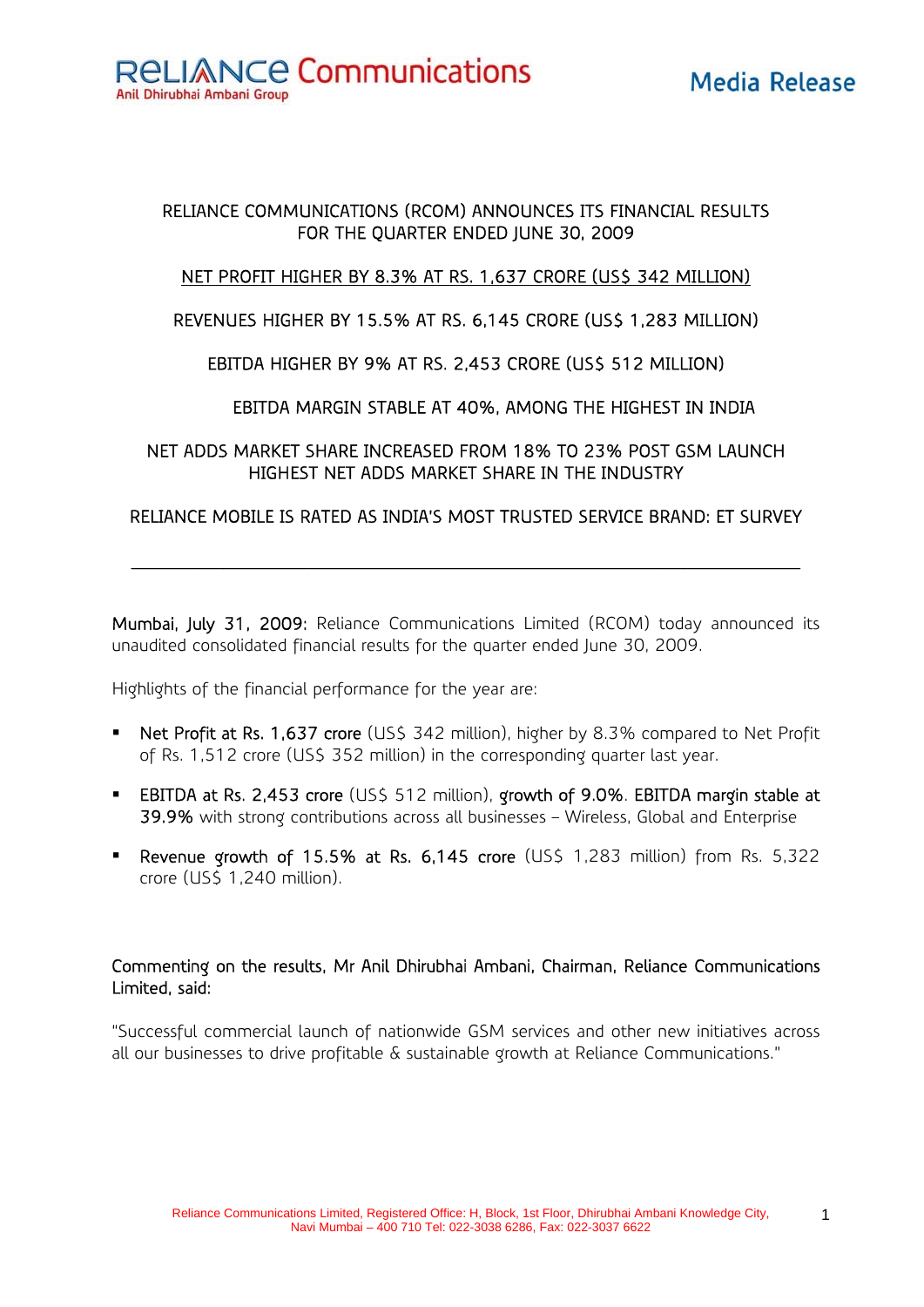#### CORPORATE DEVELOPMENTS

#### RITL announced long term telecom infrastructure sharing agreement with Etisalat DB

Reliance Infratel (RITL), subsidiary of RCOM signed a long term agreement with Etisalat DB, a new wireless mobile services provider for sharing its telecom infrastructure. The agreement will enhance RCOM's revenue by Rs. 10,000 crores (US\$ 2.2 bn) which includes revenue from sharing of end-to-end tower and transmission infrastructure. The geographical scope of the deal covers 15 telecom circles which constitutes over 85% of India's population and over 90% of subscribers and revenue market in India.

The deal provides Etisalat DB the advantage of faster roll-out with the coverage comparable to the incumbents. The deal also enables Etisalat DB to adopt an asset light model by converting most of the capex into opex. RCOM can potentially sign agreement for sharing other infrastructure elements like Bandwidth/Fibre, domestic and International long distance carriage services, collocation of BSC & other core network equipments which would be a further upside to this agreement.

#### RCOM KRIBHCO JV to forge rural marketing

KRIBHCO Reliance Kisan Limited, JV Company is the first of its kind to bridge urban-rural divide. The JV will leverage KRIBHCO's wide distribution network which covers 72% of the Indian population through 25,000 co-operative, 6,300 member co-operative and 60 'Krishi Seva Kendras' to promote rural telephony in India. The JV will market telecom & nontelecom products and services in rural India which includes Reliance Mobile (GSM & CDMA) services and DTH services, products & services of Reliance Capital, Entertainment and other customised products for rural India.

#### ■ RCOM Alcatel Lucent Managed Network Services JV

RCOM Alcatel Lucent JV completed 1 year of operations with strong accomplishments. In just 1 year, the deal size of the JV crosses Rs. 3,600 crores and demonstrated its capability to achieve the operational cost saving of 20-25%. The JV manages RCOM's GSM & CDMA network covering 22 circles, 20,000 towns, 5 lakh villages catering to over 80 million customers. The JV is one of the largest multi-vendor managed services deal in the world and first for multi-technology managed services in India (both GSM & CDMA). The JV would continue to focus on process improvements and business development opportunities in India and globally.

#### Reliance Mobile is "India's most trusted service brand"

Reliance Mobile is rated as "India's most trusted service brand" by Economic Times Brand Equity survey 2009.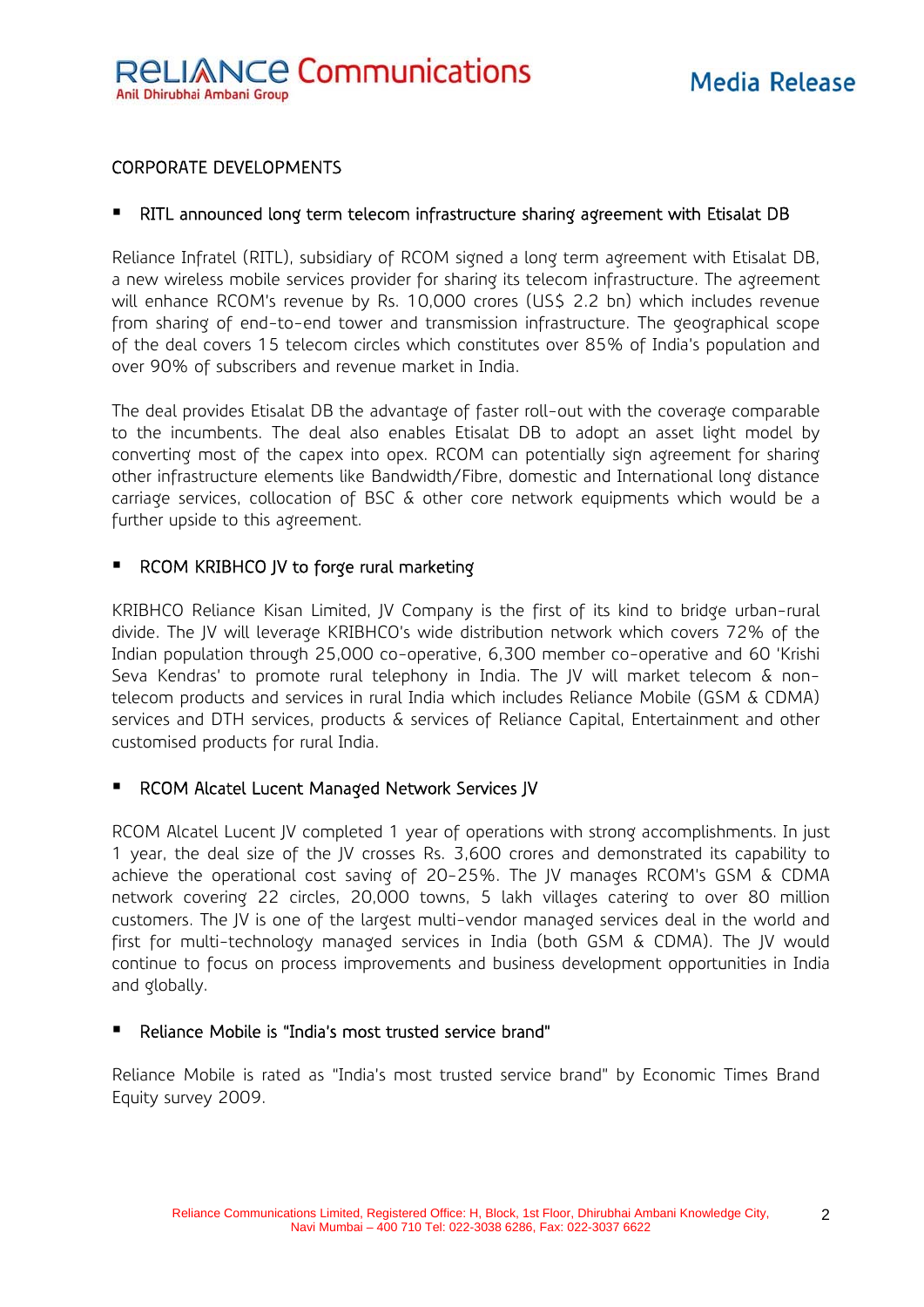## **Media Release**

#### About Reliance Communications

Reliance Communications Limited founded by the late Shri Dhirubhai H Ambani (1932-2002) is the flagship company of the Reliance Anil Dhirubhai Ambani Group. The Reliance Anil Dhirubhai Ambani Group currently has a net worth in excess of Rs. 64,000 crore (US\$ 13.6 billion), cash flows of Rs. 13,000 crore (US\$ 2.8 billion), net profit of Rs. 8,400 crore (US\$ 1.8 billion).

Reliance Communications is India's foremost and truly integrated telecommunications service provider. The Company, with a customer base of over 85 million including over 2.2 million individual overseas retail customers, ranks among the Top 5 Telecom companies in the world by number of customers in a single country. Reliance Communications corporate clientele includes 2,100 Indian and multinational corporations, and over 800 global, regional and domestic carriers.

Reliance Communications has established a pan-India, next generation, integrated (wireless and wireline), convergent (voice, data and video) digital network that is capable of supporting best-of-class services spanning the entire communications value chain, covering over 20,000 towns and 500,000 villages. Reliance Communications owns and operates the world's largest next generation IP enabled connectivity infrastructure, comprising over 175,000 kilometers of fibre optic cable systems in India, USA, Europe, Middle East and the Asia Pacific region.